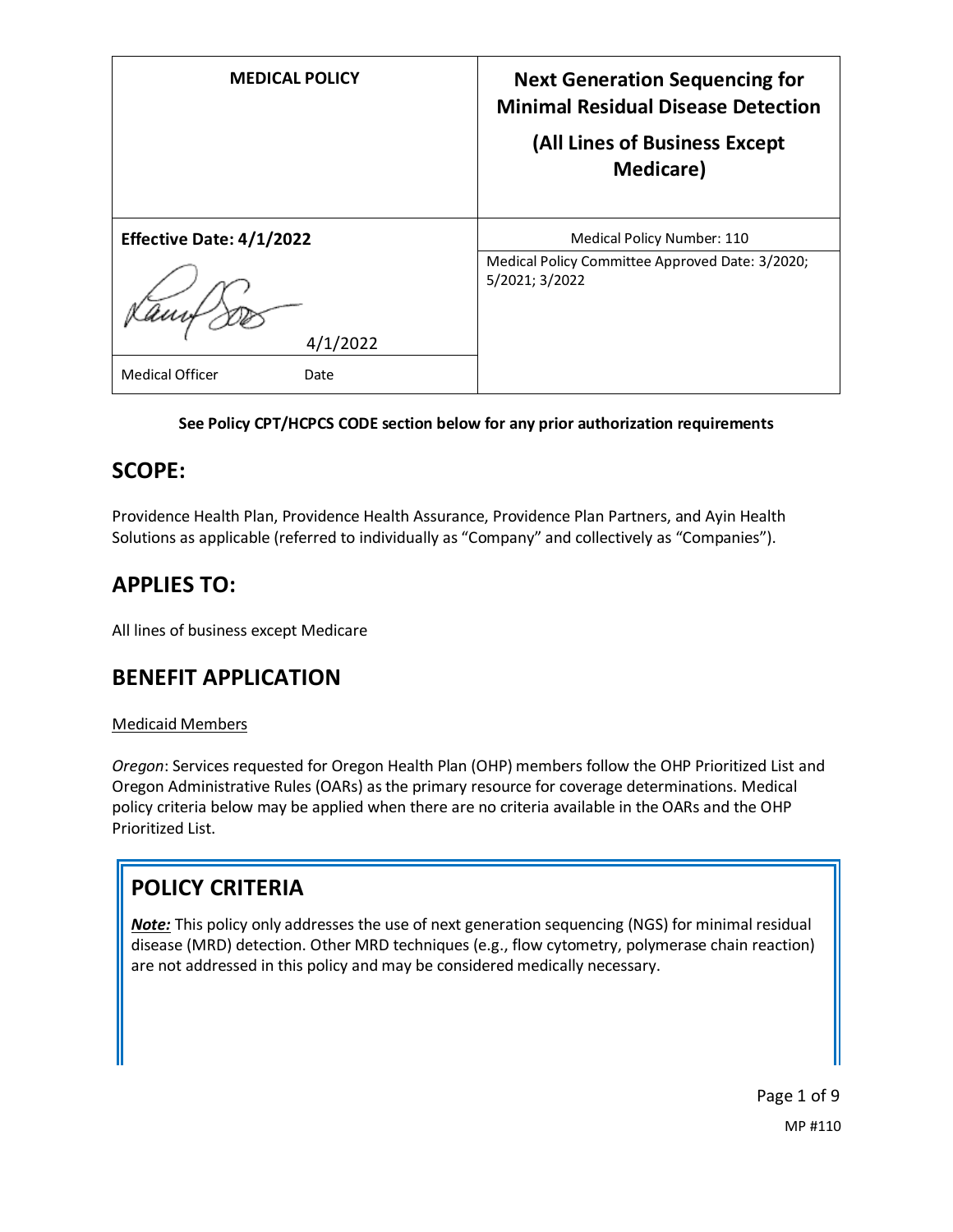**(All Lines of Business Except Medicare)**

#### *Lymphoid Malignancies*

- I. Minimal residual disease detection in lymphoid malignancies using next-generation sequencing (i.e. ClonoSeq) may be considered **medically necessary and covered** for the treatment of acute lymphocytic leukemia or multiple myeloma.
- II. Minimal residual disease detection in lymphoid malignancies using next-generation sequencing (i.e. ClonoSeq) is considered **investigational and not covered** when criterion I. above is not met.

#### *Solid Tumors*

III. Minimal residual disease detection in solid tumors using next-generation sequencing (e.g. Signatera, Guardant Reveal) is considered **investigational and not covered.**

Link t[o Policy Summary](#page-5-0)

# **BILLING GUIDELINES**

Clonoseq Assay (Adaptive Biotechnologies) will only pay when billed with any of the following ICD-10 codes:

#### **Multiple Myeloma**

- C90.00 Multiple myeloma not having achieved remission
- C90.01 Multiple myeloma in remission
- C90.02 Multiple myeloma in relapse

#### **Acute Lymphoblastic Leukemia**

- C91.00 Acute lymphoblastic leukemia not having achieved remission
- C91.01 Acute lymphoblastic leukemia, in remission
- C91.02 Acute lymphoblastic leukemia, in relapse

# **CPT/HCPCS CODES**

| <b>All Lines of Business Except Medicare</b> |                                                                                                                                                                                                                              |
|----------------------------------------------|------------------------------------------------------------------------------------------------------------------------------------------------------------------------------------------------------------------------------|
|                                              | Not Covered                                                                                                                                                                                                                  |
| 0306U                                        | Oncology (minimal residual disease [MRD]), next-generation targeted sequencing<br>analysis, cell-free DNA, initial (baseline) assessment to determine a patient specific panel<br>for future comparisons to evaluate for MRD |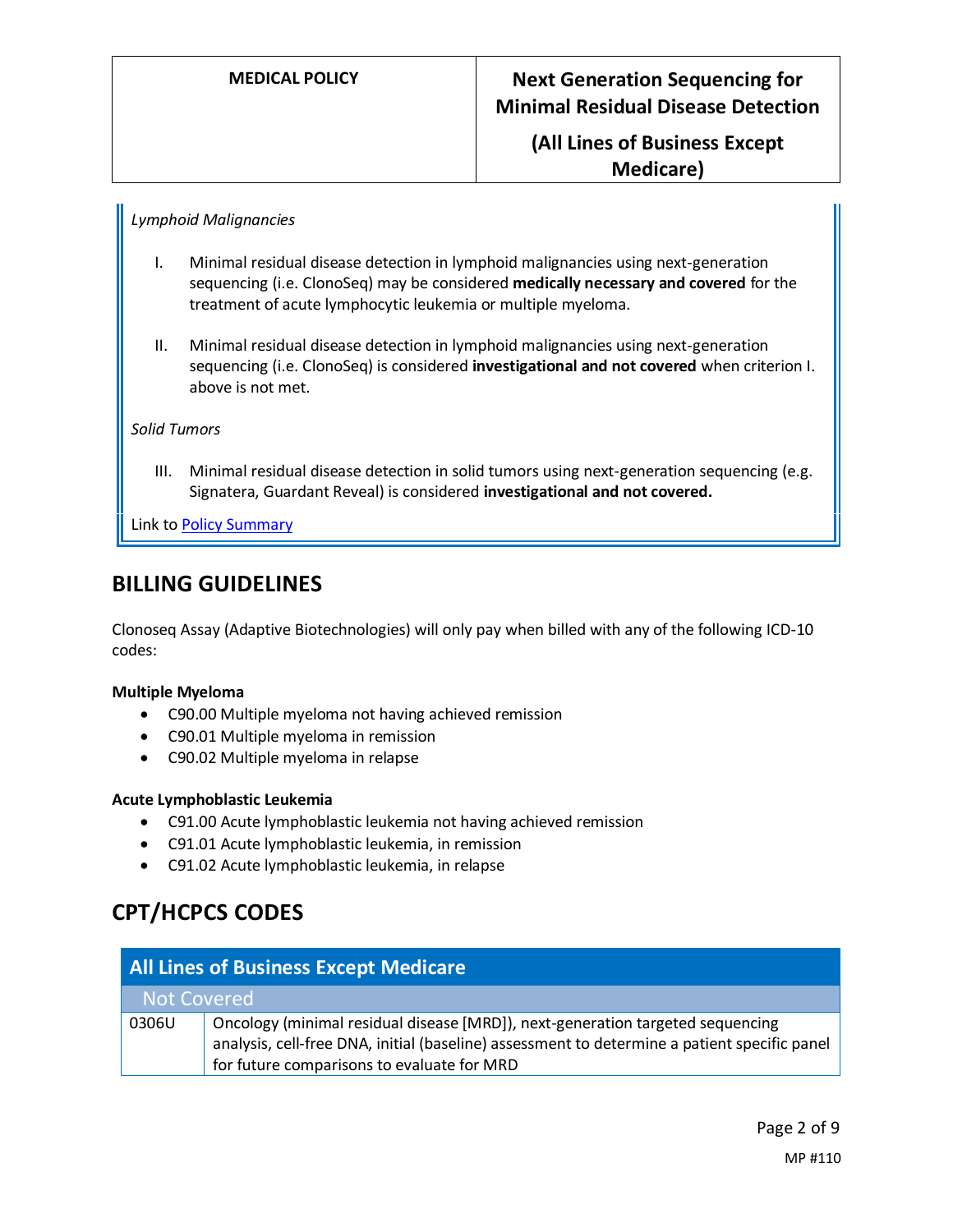| <b>MEDICAL POLICY</b> | <b>Next Generation Sequencing for</b><br><b>Minimal Residual Disease Detection</b> |
|-----------------------|------------------------------------------------------------------------------------|
|                       | (All Lines of Business Except                                                      |
|                       | <b>Medicare</b> )                                                                  |

#### 0307U Oncology (minimal residual disease [MRD]), next-generation targeted sequencing analysis of a patient-specific panel, cell-free DNA, subsequent assessment with comparison to previously analyzed patient specimens to evaluate for MRD Unlisted Codes

All unlisted codes will be reviewed for medical necessity, correct coding, and pricing at the claim level. If an unlisted code is billed related to services addressed in this policy then **prior-authorization is required.**

81479 | Unlisted molecular pathology procedure

# **DESCRIPTION**

#### Minimal Residual Disease

Minimal residual disease (MRD) refers to the small number of cancer cells that remain in the body following treatment. To test for MRD, samples are drawn from either the patient's blood or bone marrow aspiration. MRD testing is used to determine cancer treatment's efficacy, predict risk of relapse and guide subsequent treatment. The most common tests used to measure MRD are flow cytometry, polymerase chain reaction (PCR) and next-generation sequencing (NGS). $<sup>1</sup>$ </sup>

#### Next Generation Sequencing

Next generation sequencing (NGS) is a form of MRD that rapidly examines stretches of DNA or RNA that purports to accurately detect very small amounts of malignant cells and other genetic abnormalities. The U.S. Food and Drug Administration approved ClonoSeq to detect MRD in B-cell acute lymphoblastic leukemia (ALL) and myeloma. $<sup>1</sup>$ </sup>

#### ClonoSeq (Adaptive Biotechnologies)

The ClonoSeq assay is an *in vitro* diagnostic assay that uses multiplex polymerase chain reaction (PCR) and next-generation sequencing (NGS) to identify the frequency and distribution of clonal sequences consistent with a malignant lymphocyte in bone marrow samples. The Assay measures minimal residual disease (MRD) to monitor changes in burden of disease during and after treatment. An initial assay determines the presence of 1 or more dominant sequences and subsequent sample assays allow tracking of the dominant sequence(s). $2^2$ 

#### Signatera (Natera, Inc.)

Signatera is a blood-based liquid biopsy test that analyzes cell-free, circulating tumor DNA (ctDNA) using next-generation sequencing to detect 16 cancer-associated single-nucleotide variants (SNVs). The test is intended to monitor for residual disease, disease recurrence, and treatment response in patients with solid tumors.<sup>3</sup>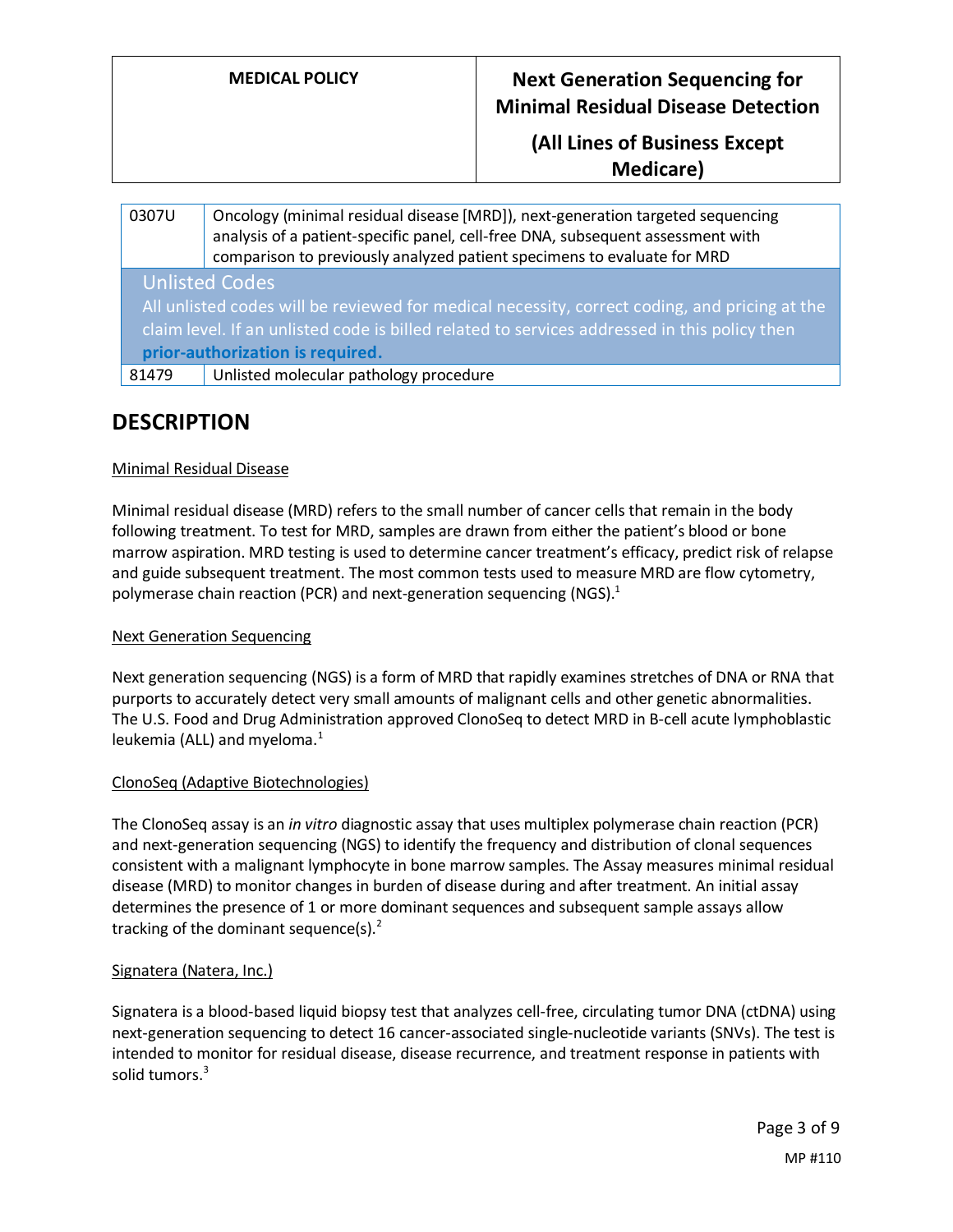**(All Lines of Business Except Medicare)**

#### Guardant Reveal (Guardant Health Inc.)

Guardant Reveal is a blood-only liquid biopsy test for residual disease and recurrence monitoring for early-stage colorectal cancer.<sup>4</sup> The assay purports to identify high-risk patients who are most likely to recur and may benefit most from adjuvant chemotherapy and active surveillance by detecting minimal residual disease.

#### Lymphoid Malignancies

Lymphoid malignancies are cancers that originate from lymphocytes. Examples include multiple myeloma, non-Hodgkin lymphoma, Hodgkin lymphoma and lymphocytic leukemias.

# **REVIEW OF EVIDENCE**

A review of the ECRI, Hayes, Cochrane, and PubMed databases was conducted regarding minimal residual disease detection using next-generation sequencing. Below is a summary of the available evidence identified through March 2021.

#### Lymphoid Malignancies

#### *Systematic Reviews*

In 2018 (updated 2020), Hayes conducted a systematic review evaluating the analytical validity, clinical validity and clinical utility of ClonoSeq in the assessment of minimal residual disease (MRD) in lymphoid malignancies.<sup>2</sup> As of October 2018, 3 retrospective cohort studies were identified evaluating ClonoSeq's clinical validity by comparing the assay to MRD detection by multiparametric flow cytometry (MPFC), and immunoglobulin heavy chain locus (IgH) ClonoSeq. Sample sizes ranged from 32 to 108 patients. No peer-reviewed studies were identified that assessed the assay's analytical validity. While clinical validity studies reported a high to moderately high level of concordance between ClonoSeq and MPFC, Hayes concluded that the lack of clinical utility studies rendered evidence insufficient to support claims that ClonoSeq accurately measures MRD and improves patient outcomes. Moreover, studies only examined the ClonoSeq assay, and not the sequence generation and downstream data analyses that collectively constitute the ClonoSeq process. Citing "very low" quality evidence, authors ultimately assigned a "D2" rating (insufficient evidence) for the use of ClonoSeq in detecting and measuring MRD in bone marrow samples.

#### *Additional Studies*

Since the Hayes review discussed above, one additional peer-reviewed study was identified.

In 2018, Perrot and colleagues conducted a post-hoc analysis of data from a recent clinical trial to assess the prognostic value of next-generation sequencing to obtain MRD measurements.<sup>5</sup> It is unclear if ClonoSeq was the next generation sequencing process utilized. In total, data from 127 patients at 50-

Page 4 of 9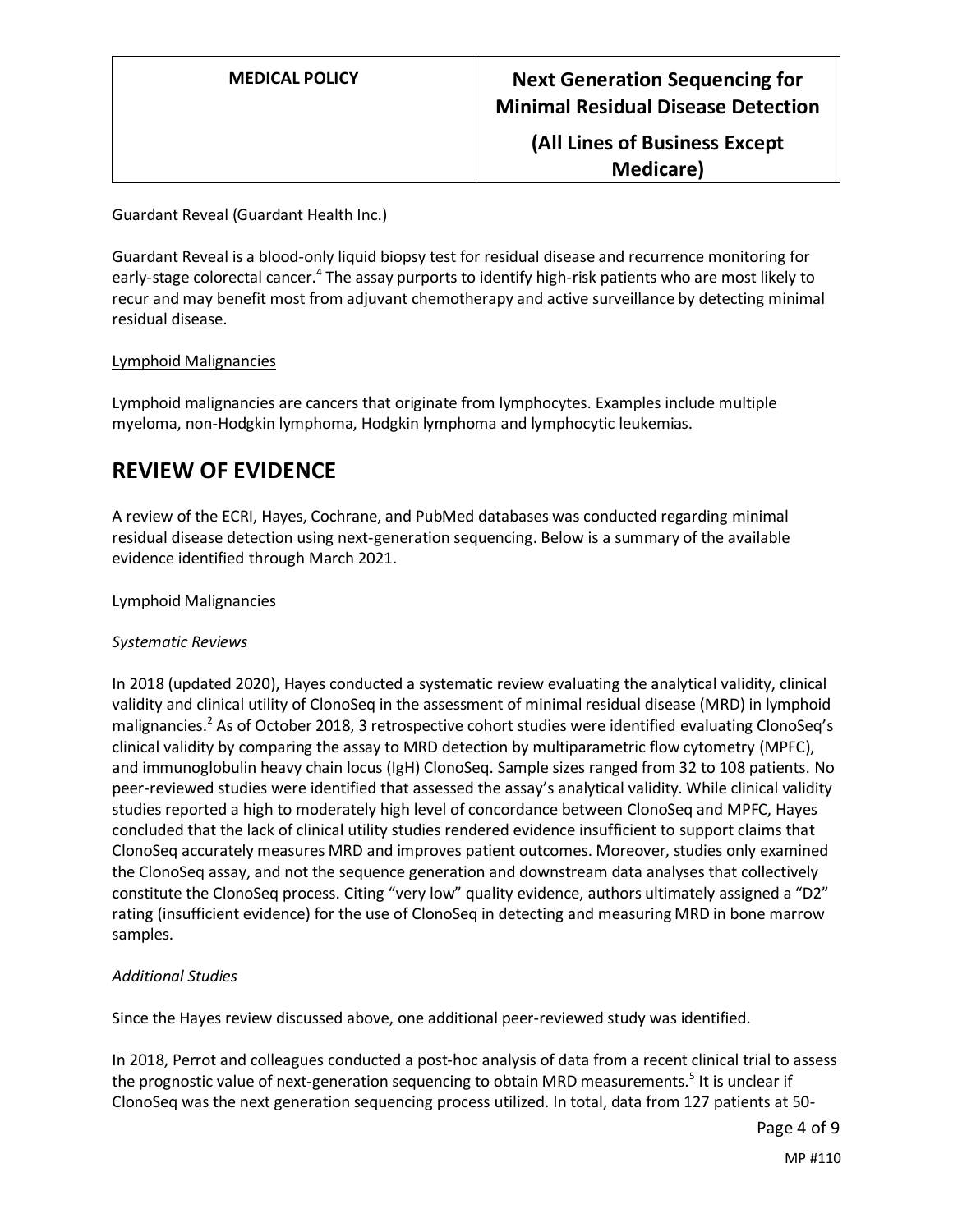## **(All Lines of Business Except Medicare)**

month follow-up were reported. Authors reported that MRD was a strong prognostic factor for both progression-free survival (HR, 0.22; 95% CI 0.15-0.34; P < .001) and overall survival (HR, 0.24; 95% confidence interval, 0.11-0.54; P = .001). Patients who were MRD negative had a higher probability of prolonged progression-free survival than patients with detectable residual disease, regardless of subsequent treatments and other baseline characteristics. However, patients with undetectable MRD also continued to show a linear risk of relapse after stopping treatment. Authors concluded that NGSdetermined MRD status may be used as a prognostic biomarker in patients with multiple myeloma. The study is limited however by its retrospective design, as post-hoc correlations may be vulnerable to confounding by multiple variables. Additional studies comparing next-generation sequencing to PCR and flow cytometry are necessary to establish superiority.

#### Solid Tumors

- In 2020, ECRI published a genetic test assessment evaluating the clinical validity and utility of the Signatera ctDNA test for molecular residual disease assessment and recurrence monitoring of solid tumor cancers.<sup>3</sup> In total, 4 relevant clinical validity studies were identified evaluating patients (n=4-130) with breast, colorectal and non-small cell lung cancers. Study results were limited by small sample sizes and the analysis of multiple indications. Each study acknowledged the need for additional studies to determine clinical validity and utility.<sup>6-9</sup>
- In 2020, Cullinane and colleagues published a systematic review and meta-analysis assessing the association of circulating tumor DNA with disease-free survival (DFS) in breast cancer.<sup>10</sup> Investigators systematically searched the literature through October 2019, identified eligible studies, assessed study quality, extracted data and pooled results. In total, 8 studies (n = 739) were included for review. The primary outcome was the association of ctDNA with DFS or relapse-free survival in breast cancer. Secondary outcomes focused on subgroup analysis in the setting of early breast cancer and metastatic breast cancer. Results indicated that ctDNA gene variation detection (both before and after treatment) was statistically significantly associated with shorter DFS (HR, 4.44; 95% CI, 2.29-8.61; P < .001). Detection of ctDNA was statistically significantly associated with a reduction in DFS in both the early breast cancer subgroup (HR, 8.32; 95% CI, 3.01-22.99; P < .001) and the metastatic or locally advanced subgroup (HR, 1.91; 95% CI, 1.35-2.71; P < .001). Pretreatment plasma detection of ctDNA was statistically significantly associated with reduced DFS (HR, 3.30; 95% CI, 1.98-5.52; P < .001). Posttreatment sampling of ctDNA failed to achieve statistical significance (HR, 8.17; 95% CI, 1.01-65.89; P = .05). Investigators concluded that elevated plasma ctDNA was associated with a high risk of relapse. This finding suggests that plasma ctDNA may help stratify risk and personalize patient follow-up. Limitations included the heterogeneity of included studies and heterogeneous techniques employed to quantify ctDNA.
- Additional systematic reviews assessing the efficacy of clinical validity and utility of ctDNA analysis for colorectal cancer patients were identified.<sup>11-13</sup> Studies reported that KRAS mutations may be considered a prognostic biomarker for colorectal cancer. Investigators called for additional, well-designed prospective studies to verify results reported to date.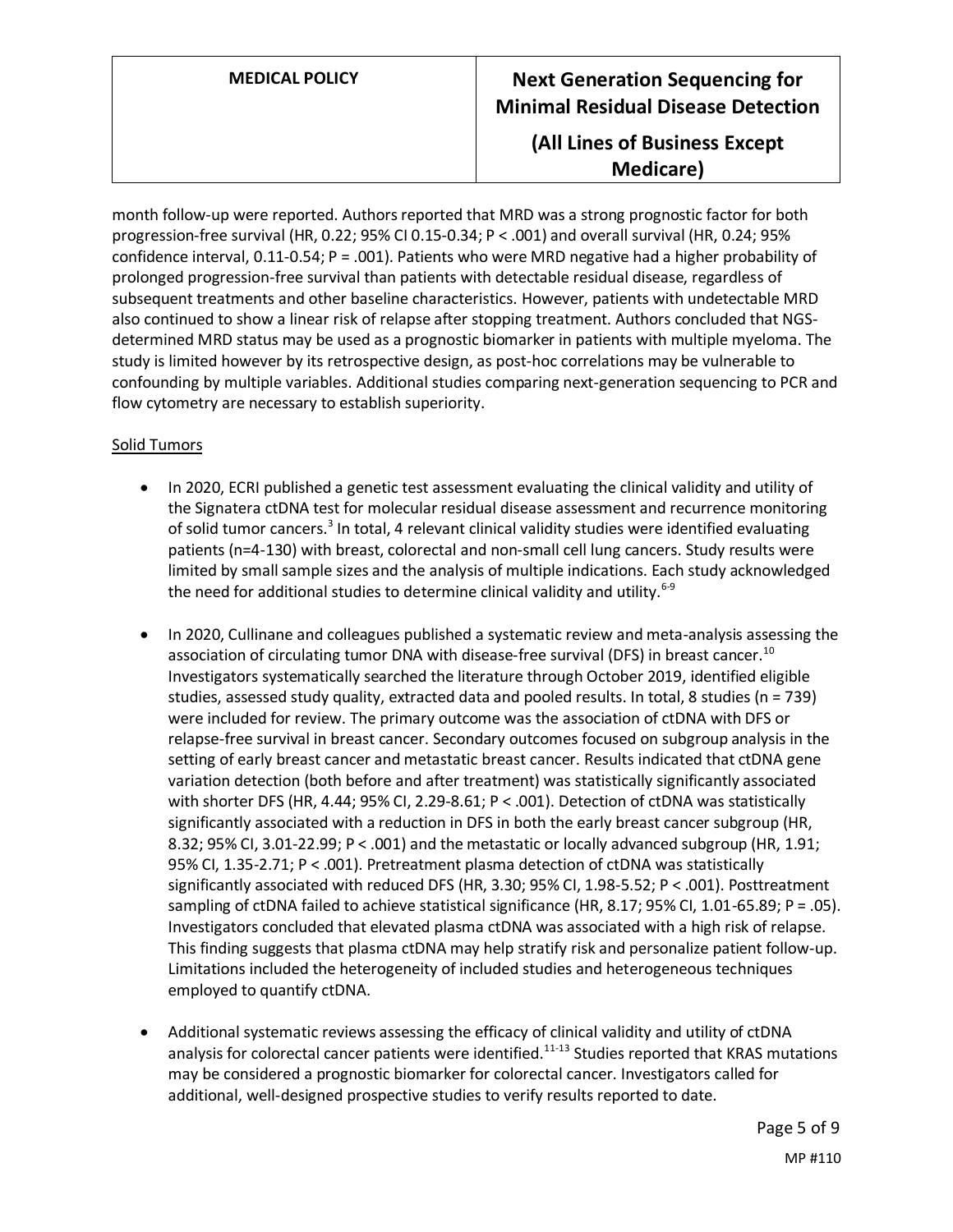## **(All Lines of Business Except Medicare)**

# **CLINICAL PRACTICE GUIDELINES**

#### National Comprehensive Cancer Network (NCCN)

- In 2020, the NCCN published guidelines (version 2.2020) addressing the diagnosis and management of acute lymphoblastic leukemia.<sup>14</sup> Authors stated that NGS-based MRD tests based on quantification of immunoreceptor genes in patients with ALL is a "suitable" method for MRD quantification.<sup>14</sup> The guideline also noted that NGS-based assays are frequently used to detect clonal rearrangements in immunoglobulin and/or T-cell receptor genes.
- In 2021, the NCCN published guidelines (version 5.2021) addressing the diagnosis and management of multiple myeloma.<sup>15</sup> The guideline utilizes employed the International Myeloma Working Group criteria, which considers NGS a technique for MRD detection. The guidelines also recommend NGS panels on bone marrow as useful adjunct in allowing further risk categorization through the identification of additional abnormalities that may be of prognostic/or therapeutic value.
- In 2021, the NCCN published guidelines (version 2.2021) addressing the diagnosis and management of colon cancer.<sup>16</sup> Investigators stated that "insufficient data to recommend the use of multigene assays, Immunoscore or post-surgical ctDNA to estimate risk of recurrence or determine adjuvant therapy."<sup>16</sup>

### American Society of Clinical Oncology/Cancer Care Ontario (ASCO/CCO)

In 2019, ASCO/CCO published a clinical practice guideline evaluating the treatment of multiple myeloma.<sup>17</sup> Recommendations were made on the basis of expert opinion and a non-systematic literature review. Investigators stated that while multiple studies have reported improved outcomes among patients with MRD negative status, "there is no universal agreement as to which method is preferred, when the testing should be performed, and at what interval."<sup>17</sup> Authors argued that "until prospective trials have validated its use, this technology should not be used to guide treatment decisions."<sup>17</sup>

# <span id="page-5-0"></span>**POLICY SUMMARY**

There is sufficient support from the evidence base and from clinical practice guideline organizations to consider the use of next-generation sequencing for minimal residual disease detection (MRD) in lymphoid malignancies as medically necessary. NCCN guidelines support the use of MRD testing as an essential component of management for patients with acute lymphoblastic leukemia (ALL) and multiple myeloma (MM). In contrast, there are not enough large, well-designed studies that assess these tests in patients with solid tumors. These studies will need to compare outcomes between patients managed with next generation assays versus patients managed with alternative tests and/or no tests. NCCN guidelines do not endorse these assays for cancers other than ALL and MM. For this reason, minimal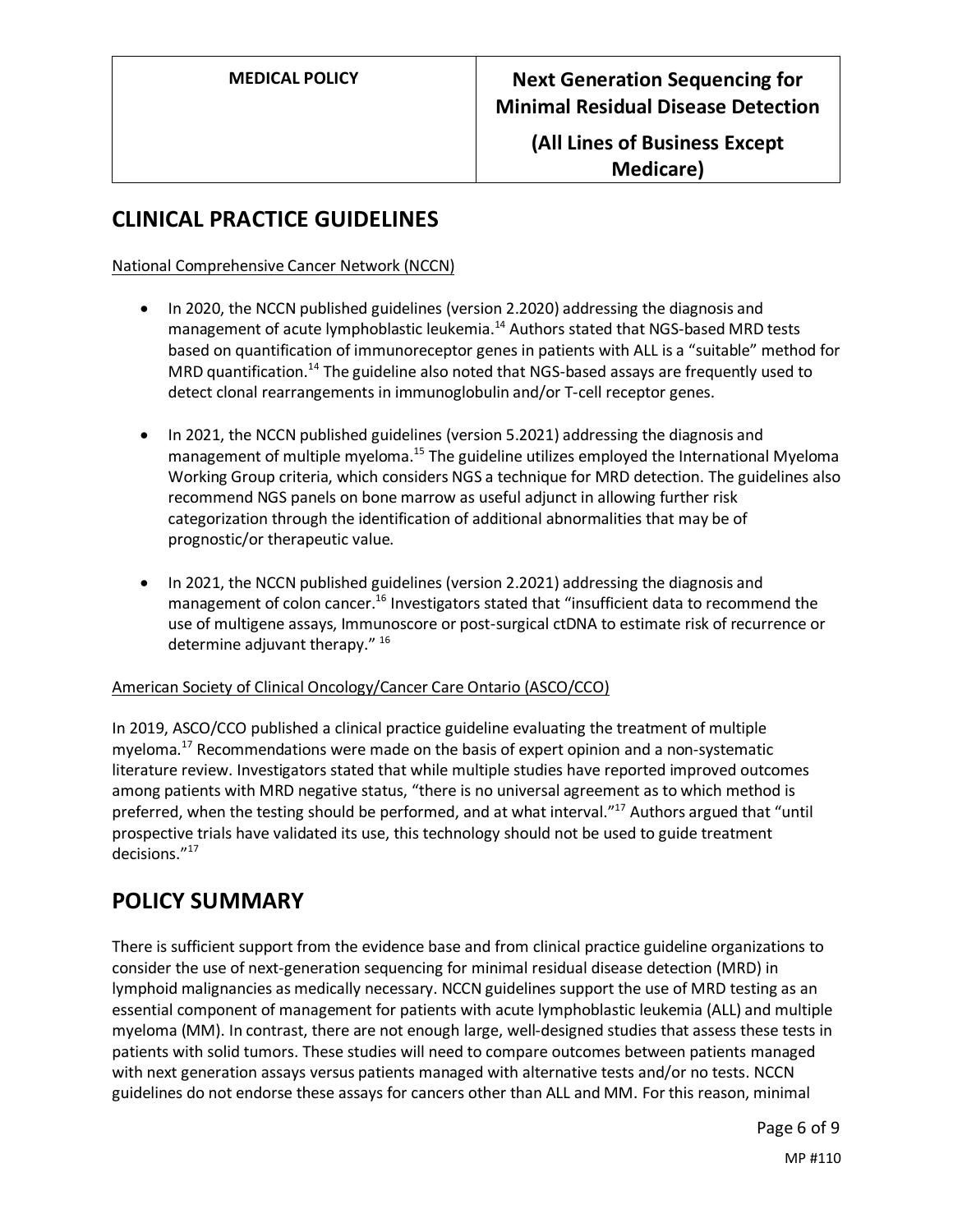## **(All Lines of Business Except Medicare)**

residual disease detection using next-generation sequencing may be considered medically necessary for patients with lymphoid malignancies but investigational for patients with solid tumors.

# **INSTRUCTIONS FOR USE**

Company Medical Policies serve as guidance for the administration of plan benefits. Medical policies do not constitute medical advice nor a guarantee of coverage. Company Medical Policies are reviewed annually and are based upon published, peer-reviewed scientific evidence and evidence-based clinical practice guidelines that are available as of the last policy update. The Companies reserve the right to determine the application of Medical Policies and make revisions to Medical Policies at any time. Providers will be given at least 60-days notice of policy changes that are restrictive in nature.

The scope and availability of all plan benefits are determined in accordance with the applicable coverage agreement. Any conflict or variance between the terms of the coverage agreement and Company Medical Policy will be resolved in favor of the coverage agreement.

# **REGULATORY STATUS**

#### U.S. Food and Drug Administration (FDA)

In September 2018, the FDA granted De Novo designation for the ClonoSeq® Minimal Residual Disease assay (Adaptive Biotechnologies®, Seattle, WA) in patients with multiple myeloma or acute lymphoblastic leukemia.

Other next generation assays that purport to detect minimal residual disease include Signatera (Natera, Inc.) and Guardant Reveal (Guardant Health Inc.) assays. As of April 2021, neither has been approved by the FDA as companion diagnostics for cancer therapies.

#### Mental Health Parity Statement

Coverage decisions are made on the basis of individualized determinations of medical necessity and the experimental or investigational character of the treatment in the individual case. In cases where medical necessity is not established by policy for specific treatment modalities, evidence not previously considered regarding the efficacy of the modality that is presented shall be given consideration to determine if the policy represents current standards of care.

# **REFERENCES**

1. Leukemia and Lymphoma Society. Minimal Residual Disease (MRD) - Fact Sheet. [https://www.lls.org/sites/default/files/National/USA/Pdf/Publications/FS35\\_MRD\\_Final\\_2019.p](https://www.lls.org/sites/default/files/National/USA/Pdf/Publications/FS35_MRD_Final_2019.pdf) [df.](https://www.lls.org/sites/default/files/National/USA/Pdf/Publications/FS35_MRD_Final_2019.pdf) Published 2019. Accessed 3/16/2021.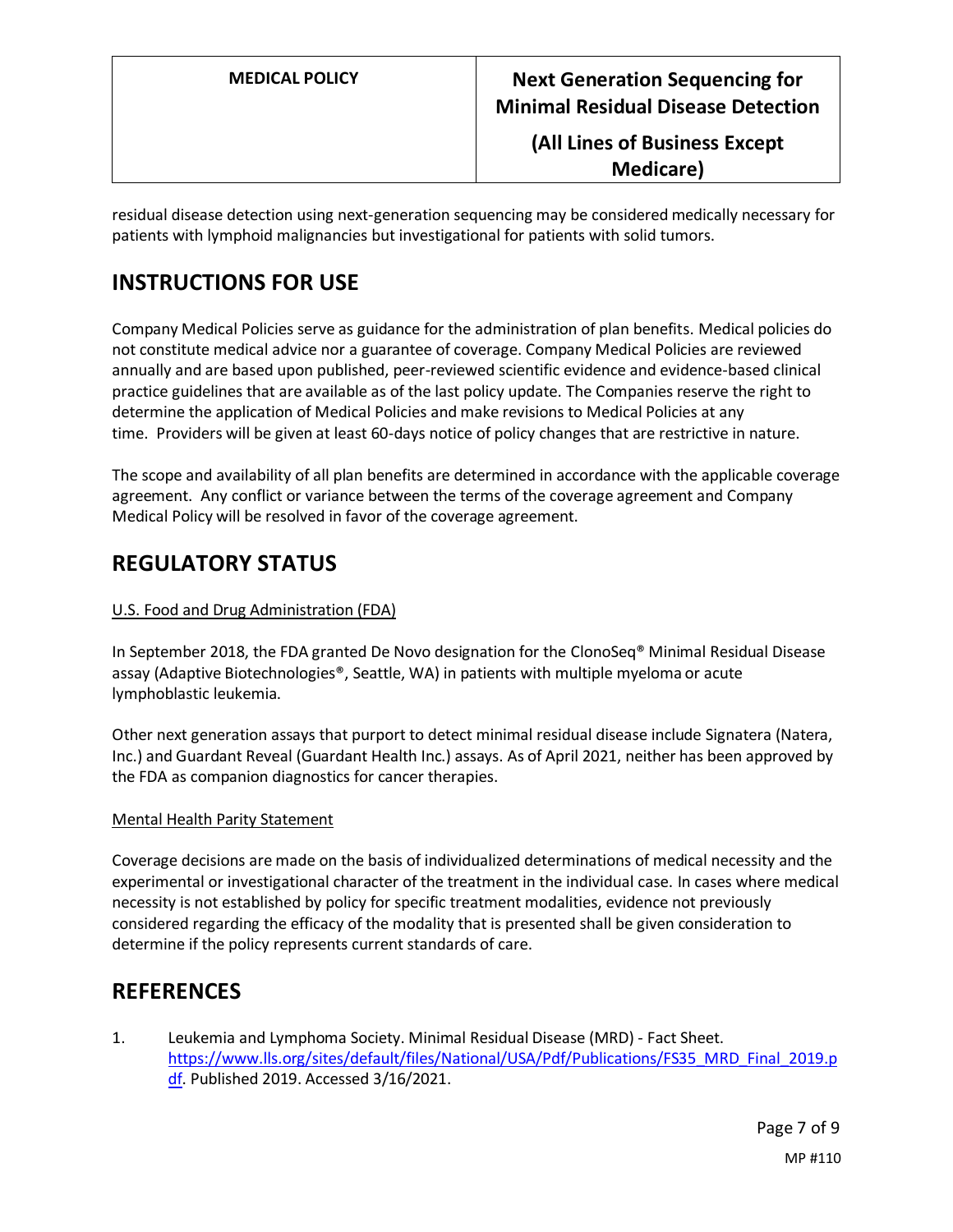## **(All Lines of Business Except Medicare)**

- 2. Hayes Inc. clonoSEQ (Adaptive Biotechnologies). [https://evidence.hayesinc.com/report/gte.clono3338.](https://evidence.hayesinc.com/report/gte.clono3338) Published 2018. Accessed 3/16/2021.
- 3. ECRI Institute. Signatera (Natera, Inc.) ctDNA Test for Molecular Residual Disease Assessment and Recurrence Monitoring of Solid Tumor Cancers. [https://www.ecri.org/components/ECRIgene/Documents/EG0348.pdf.](https://www.ecri.org/components/ECRIgene/Documents/EG0348.pdf) Published 2020. Accessed 4/20/2021.
- 4. Guardant Health Inc. Backgrounder: Guardant Reveal™ liquid biopsy test. [https://guardanthealth.com/wp-content/uploads/Backgrounder-Guardant-Reveal-2.10.pdf.](https://guardanthealth.com/wp-content/uploads/Backgrounder-Guardant-Reveal-2.10.pdf) Published 2020. Accessed 4/20/2021.
- 5. Perrot A, Lauwers-Cances V, Corre J, et al. Minimal residual disease negativity using deep sequencing is a major prognostic factor in multiple myeloma. *Blood.* 2018;132(23):2456- 2464[.https://www.ncbi.nlm.nih.gov/pmc/articles/PMC6284215/.](https://www.ncbi.nlm.nih.gov/pmc/articles/PMC6284215/)
- 6. Jamal-Hanjani M, Wilson GA, Horswell S, et al. Detection of ubiquitous and heterogeneous mutations in cell-free DNA from patients with early-stage non-small-cell lung cancer. *Ann Oncol.*  2016;27(5):862-867
- 7. Coombes RC, Page K, Salari R, et al. Personalized Detection of Circulating Tumor DNA Antedates Breast Cancer Metastatic Recurrence. *Clin Cancer Res.* 2019;25(14):4255-4263
- 8. Reinert T, Henriksen TV, Christensen E, et al. Analysis of Plasma Cell-Free DNA by Ultradeep Sequencing in Patients With Stages I to III Colorectal Cancer. *JAMA Oncol.* 2019;5(8):1124-1131
- 9. Bratman SV, Yang SYC, Iafolla MAJ, et al. Personalized circulating tumor DNA analysis as a predictive biomarker in solid tumor patients treated with pembrolizumab. *Nature Cancer.*  2020;1(9):873-88[1.https://doi.org/10.1038/s43018-020-0096-5.](https://doi.org/10.1038/s43018-020-0096-5)
- 10. Cullinane C, Fleming C, O'Leary DP, et al. Association of Circulating Tumor DNA With Disease-Free Survival in Breast Cancer: A Systematic Review and Meta-analysis. *JAMA Netw Open.*  2020;3(11):e2026921
- 11. Hao Y-X, Fu Q, Guo Y-Y, et al. Effectiveness of circulating tumor DNA for detection of KRAS gene mutations in colorectal cancer patients: a meta-analysis. *OncoTargets and therapy.* 2017;10:945
- 12. Perdyan A, Spychalski P, Kacperczyk J, Rostkowska O, Kobiela J. Circulating Tumor DNA in KRAS positive colorectal cancer patients as a prognostic factor - a systematic review and metaanalysis. *Crit Rev Oncol Hematol.* 2020;154:103065
- 13. Bach S, Sluiter NR, Beagan JJ, et al. Circulating Tumor DNA Analysis: Clinical Implications for Colorectal Cancer Patients. A Systematic Review. *JNCI Cancer Spectr.* 2019;3(3):pkz042
- 14. National Comprehensive Cancer Network (NCCN). Acute Lymphoblastic Leukemia Version 2.2020. [https://www.nccn.org/professionals/physician\\_gls/pdf/all.pdf.](https://www.nccn.org/professionals/physician_gls/pdf/all.pdf) Published 2020. Accessed 3/16/2021.
- 15. National Comprehensive Cancer Network (NCCN). Multiple Myeloma Version 5.2021. [https://www.nccn.org/professionals/physician\\_gls/pdf/myeloma.pdf.](https://www.nccn.org/professionals/physician_gls/pdf/myeloma.pdf) Published 2021. Accessed 3/16/2021.
- 16. National Comprehensive Cancer Network (NCCN). Colon Cancer (Version 2.2021). [https://www.nccn.org/professionals/physician\\_gls/pdf/colon.pdf.](https://www.nccn.org/professionals/physician_gls/pdf/colon.pdf) Published 2021. Accessed 4/20/2021.